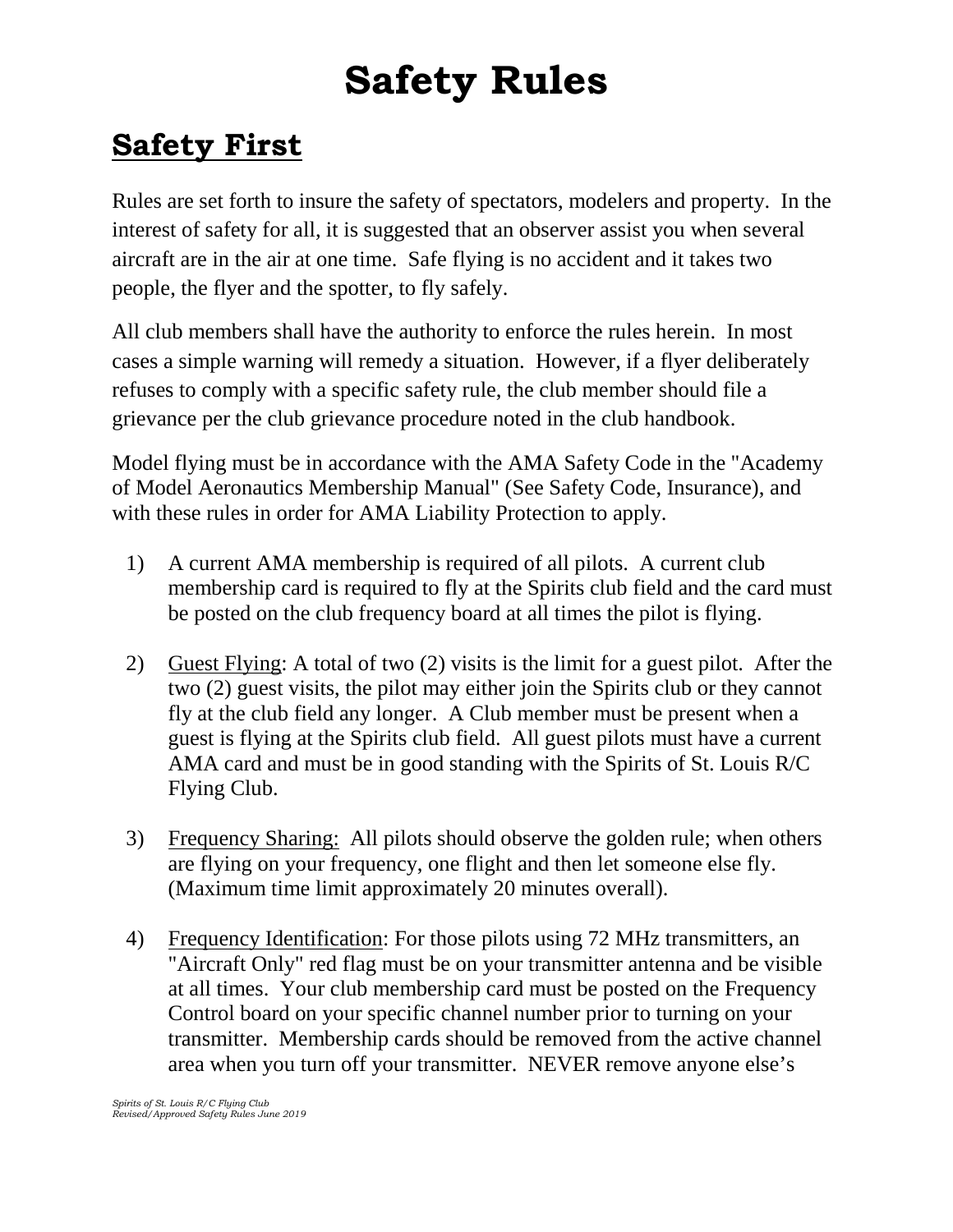card. Locate the pilot and ask them to remove it.

- 5) Alcoholic beverages are strictly prohibited on any property owned or leased by the Spirits of St. Louis R/C Flying Club.
- 6) A maximum of six (6) aircraft will be permitted in the air at any one time in the Primary Flying Area (see Attachment A).
- 7) All gas and glow engines must have a muffler or an effective silencer.
- 8) No flying of any kind (gas, glow, electric, free-flight, gliders, etc.) or engine operation before 9:00 a.m. or after 30 minutes following sunset.
- 9) During periods of grass mowing, and field maintenance when necessary, the field will be closed for all flying.
- 10) All children must be accompanied by an adult and must remain in the posted guest seating areas unless the child is piloting an aircraft or helicopter.
- 11) All animals must be restrained in the pit areas at all times. Pet owners are responsible for picking up and properly disposing of all pet waste.
- 12) Operators of gasoline-powered aircraft must have a fire extinguisher within 10 feet of the aircraft and in view of all flyers. An ABC type extinguisher is recommended.
- 13) When starting or running an engine or motor, make sure that you and anyone nearby is clear of the prop arc.
- 14) Direct the prop blast away from other aircraft and people.
- 15) Perform your initial turn after take-off away from the pit, spectators, and parking area. Thereafter, do not perform maneuvers, flights of any kind, or landing over the pit, spectators, or parking area. Absolutely no flying is permitted behind the white safety line marker posts as indicated on Attachment A.
- 16) Always stand in the pilot's box/station when flying.
- 17) In the event of a problem or dead stick, announce an emergency and attempt to fly away from the pits and spectators and land immediately. Landing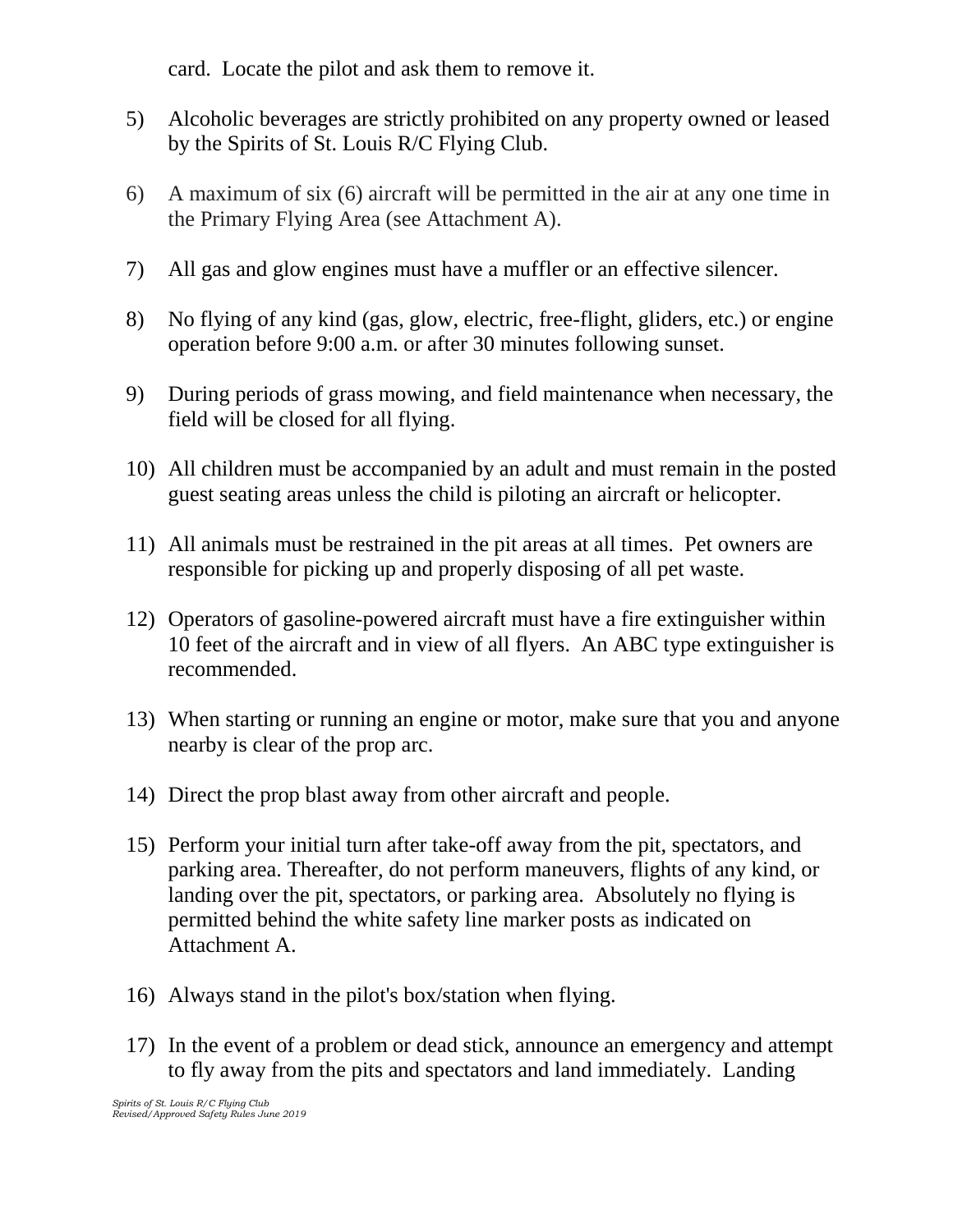priority must be given immediately by all other pilots.

- 18) Prior to walking out on the runway, give a loud verbal warning of your intention and make sure you are not running out in front of an aircraft in motion. Stay on the runway only as long as necessary and announce verbally when you are clear of the runway.
- 19) Do not start your taxi onto the runway until you have checked to make sure the runway is clear and no one is taking off or making a landing approach. Loudly and clearly announce your intentions of taking off and in which direction you are doing so.
- 20) No flying over Amrein Rd. In the Helicopter Area, all flying will be south of the Primary Flying Area Flight Safety Line and west of the helicopter Flight Safety Line as shown on Attachment A.
- 21) Careless, reckless, and/or dangerous flying, as determined by any two or more club members, shall not be permitted. Please do not hesitate to express your concerns to fellow pilots regarding their flying style if it bothers you or you believe it compromises the safety of other pilots or spectators.
- 22) Absolutely no taxiing of aircraft into or out of the pit area. The pilot or helper must carry or hold onto the aircraft until past the concrete section of the center taxiway when going toward the runway or pit area. This also pertains to large aircraft that are taxiing from the grass that is east of the pit area. Pilots of these aircraft must hold onto the aircraft until past the concrete section of the center taxiway.
- 23) Running engines or motors in the pavilion is strictly prohibited.
- 24) For gas and glow engines, fuel catch tanks are recommended when fueling. If a catch tank is not available, please fuel/defuel over the patio blocks located in the grass. Never fuel/defuel over asphalt.
- 25) Helicopter "hover practice" should be performed in the helicopter flying/hover area located 100' west of the pavilion (See Attachment A). Pilots must stand in the Helicopter Pilot's Station per Attachment A.
- 26) Helicopter flying in the Primary Flying Area is permitted and all safety rules apply. No takeoffs or landings on or from the taxiways are allowed except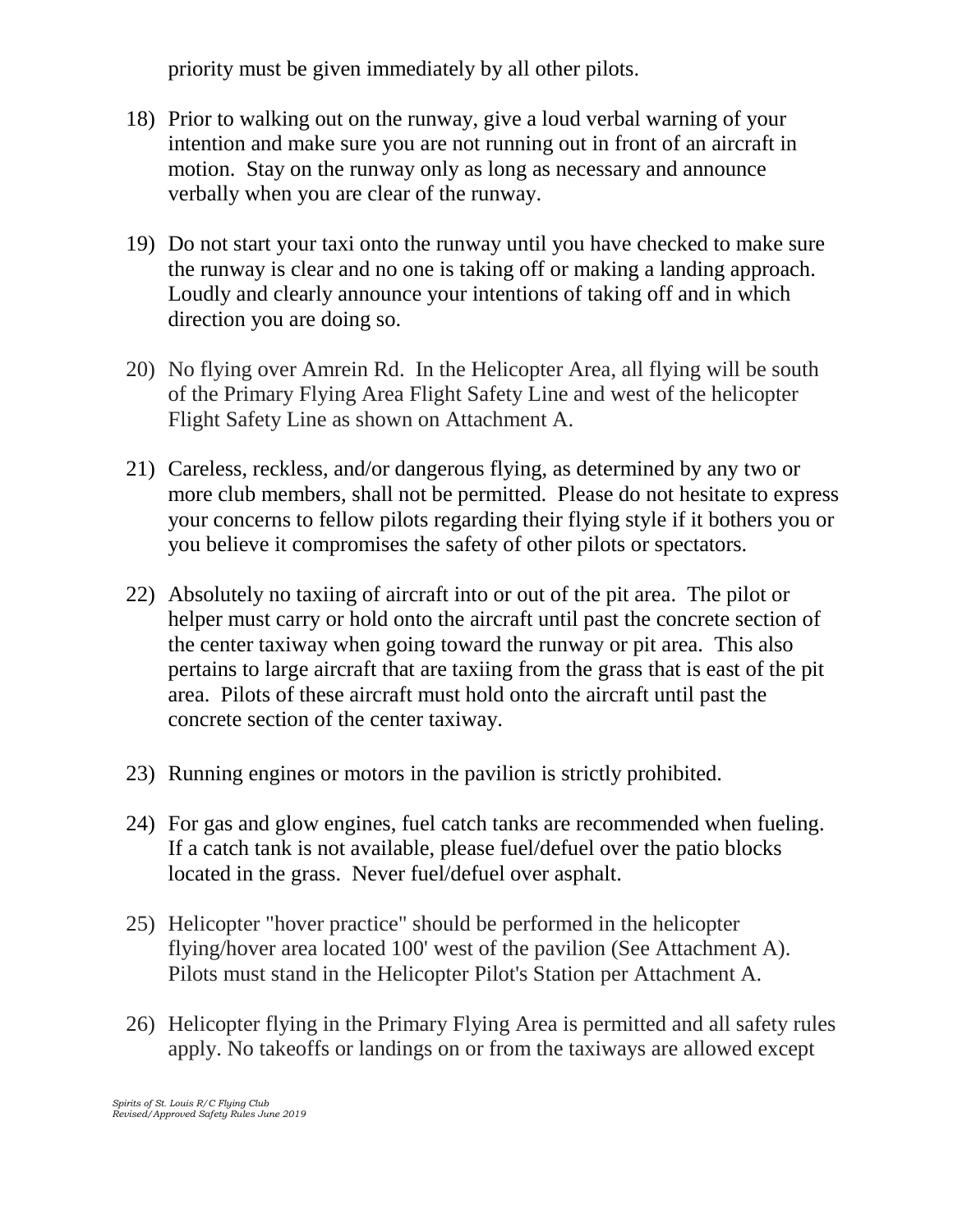between the safety fence and edge of runway.

- 27) Hi-Start and winches for glider flying may be set up parallel to the runway or at an angle into the wind so long as the Hi-Start, or winch line, is not across the runway at launch.
- 28) Absolutely no hunting, or exhibiting or discharging of firearms on club property is permitted.
- 29) Don't charge batteries anywhere unattended!
- 30) Hand launching of small, electric aircraft is permitted immediately to the right or left (east or west) of the pilot's station but never behind the safety line per Attachment A. When hand launching an aircraft, announce your intention to other pilots in the pilot's station.
- 31) The landing of small, electric aircraft is permitted on the grass to the east of the pilot's station and to the north of the pit area if the pilot deems the landing to be safe and away from all individuals.
- 32) The landing of all sailplanes and gliders will be on the runway or on the grass to the north of the runway.
- 33) The operation of RC cars and trucks is not permitted on the runway, in the pit areas or in the parking lot when pilots are present and flying.
- 34) Pilots of all fixed and rotary wing aircraft utilizing first person view (FPV) must adhere to all AMA guidelines as published on the AMA website under Documents/ Advanced Flight Systems. Please refer specifically to Document #540-E – FPV Club Sport Racing and Document #550 – First Person View (FPV) – Operations.
- 35) Pilots of all fixed and rotary wing aircraft utilizing a failsafe, stabilization, or autopilot systems (which include multi-rotor drones) must adhere to all AMA guidelines as published on the AMA website under Documents/Advanced Flight Systems. Please refer specifically to Document #560 – RC Operation Utilizing Failsafe, Stabilization and Autopilot Systems.